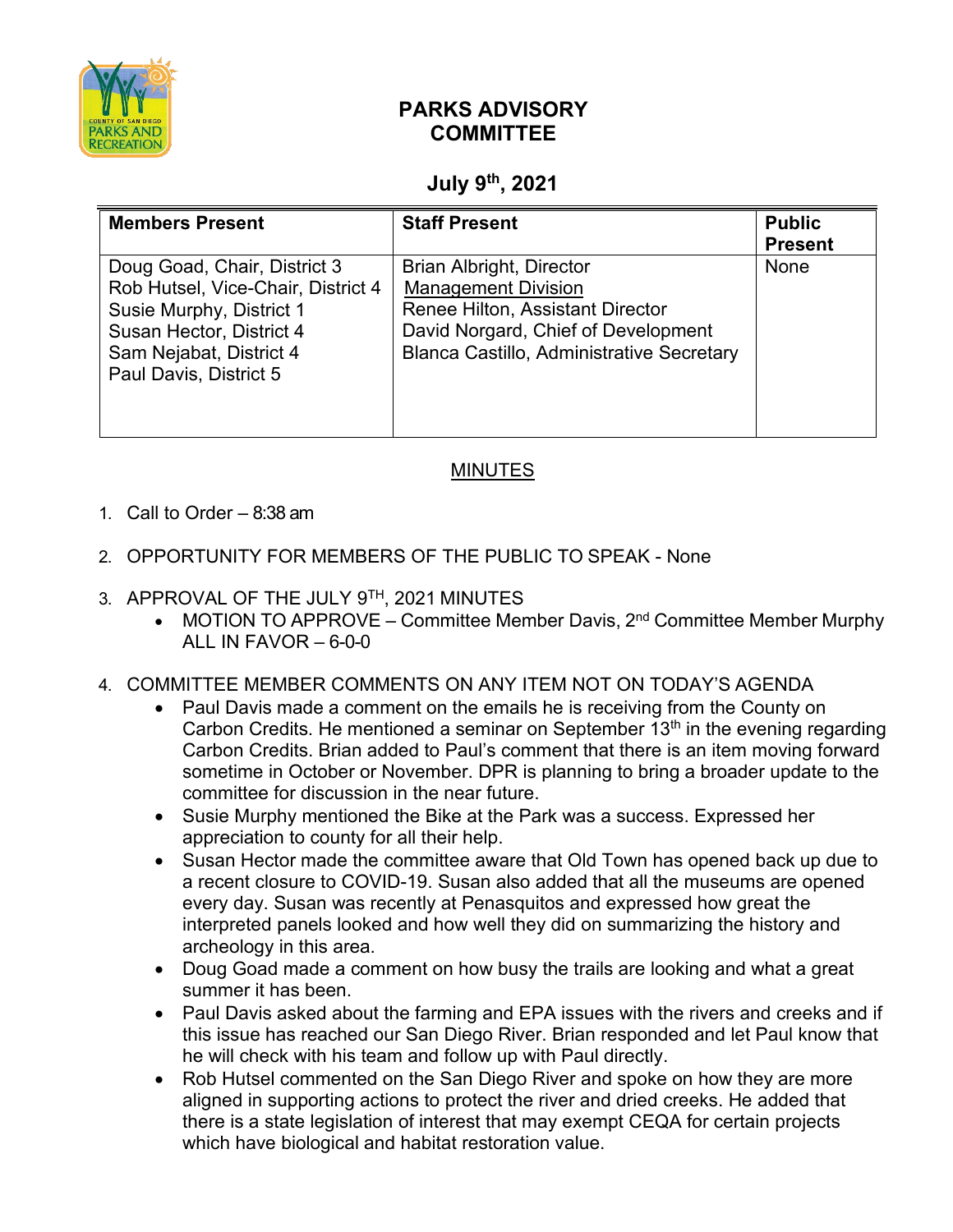- 5. PLDO & CSA FUND BALANCE REPORTS
	- Reports were distributed prior to the meeting via e-mail.
	- PLDO & CSA will be presented in agenda item #7 with an overview of the current ordinance the that was recently revised a couple years ago with a project list that has been tentatively approved for this year's expenditure of PLDO funds.
- 6. DEPARTMENT REPORT Brian Albright, Director
	- Brian reported that there are items moving forward to the Board of Supervisors for September. The next Board meeting is scheduled for September 15<sup>th</sup> with one item moving forward on a contract approval for Bonsall Community Park. This Park is about 65 acres and was acquired 5 to 6 years ago. Construction will begin later this fiscal year.
	- Brian also added that there are two items going forward on October  $6<sup>th</sup>$ . The first item is requesting the board's approval to apply for a state outdoor equity program grant. This will expand the SD nights program in two focus areas one being Emerald Hills in the Mountain View area and the second one in Encanto, the area surrounding the Malcom X Library and the Valencia Park area. Each program would receive \$125,000. The second item is the Semi-Annual Reporting of Donations received by the Parks Society.
	- Brian also added that we have one item on Tuesday, October  $5<sup>th</sup>$ , the follow-up hearing for the Working Families Ordinance. This will include options for provisions for higher wages and union preferred certifications for contractors and tenant requirements of county property.
	- Susie Murphy asked if Sage Hill was on agenda. Brian responded that this has not been docketed and is anticipating this item on agenda sometime in late October or early November. Brian will confirm and update the committee.
- 7. PLDO OVERVIEW- David Norgard, Chief of Development presented.

Highlights to include:

- PLDO and general plan
- Use of PLDO revenues
- Local Park planning areas
- PLDO park projects
- Four Gee Park
- South Lane Park
- Village View Park
- San Dieguito local park
- Alpine AUSD JEPA
- Ramona Wellfield JEPA

Committee had a discussion on the PLDO presentation

Rob Hutsel asked about the fees collected, cost escalation and time limits on projects, how are these handled. David responded that DPR is continuously putting projects out to bid and there is a lifecycle to a project that includes environmental analysis, the design, bids, and outreach, which takes time. David added that DPR looks at capitol improvement program and sends out yearly priority letters to each off the planning groups to better understand their needs. DPR also leverages funding by seeking grants or general fund dollars. Other items that add to the overall life cycle to a project include the complexity of the project and how much outreach needs to be done prior to executing the project. David added that there is a 5